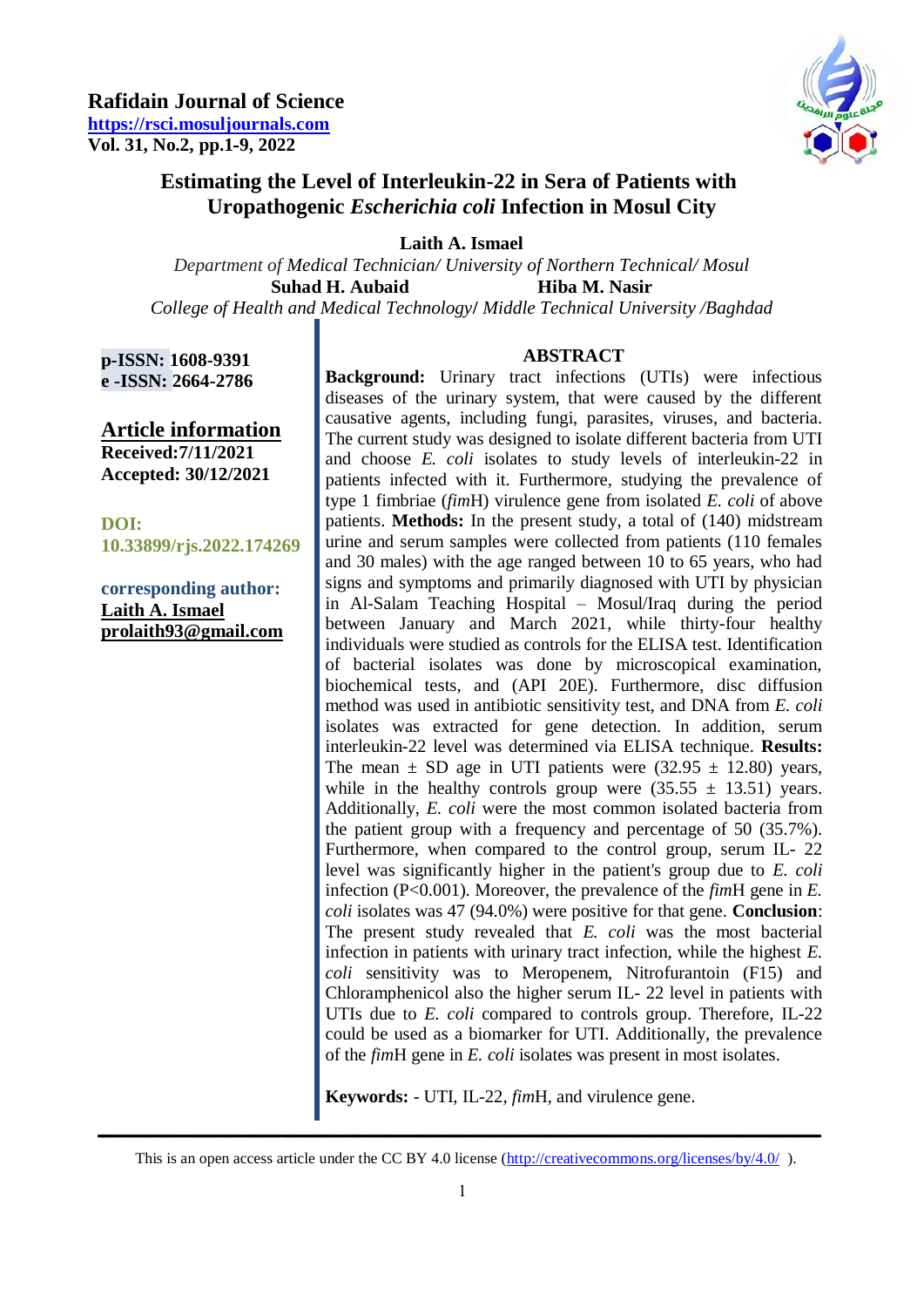## 2 Laith A. Ismael *et al*.,

#### **INTRODUCTION**

 Urinary tract infection (UTI) is the infection of the urothelium, take place at any part of the urinary tract which includes kidneys, ureters, bladder, and urethra, and were considered the second most common bacterial infections after respiratory tract infections (Kumar *et al.*, 2015). Interestingly the presence of microbes in the bladder indicates an infectious process because the bladder is a sterile organ (Singh, 2020). However, several classifications are available for UTIs, one of them is based on the part of the urinary tract that is infected which consists of the bladder (cystitis), urethral (urethritis), and kidneys infection (pyelonephritis). Furthermore, the second classification of UTI (Both cystitis and pyelonephritis) is based on the degree of complication of the infection which are uncomplicated or complicated infections (Flores-Mireles *et al.*, 2015). However, pain and frequent urination are the most common symptoms associated with cystitis whereas pyelonephritis is commonly characterized by high fever and flank pain (Demilie *et al.*, 2012).

 Additionally, there are many factors that contribute to UTI, including sexual activity, age, diabetes, anomalies of the urinary tract, immuno-compromised patients, and previous treatment for UTI (bacterial resistance) (Zaidi *et al.*, 2020). Nevertheless, the most common causative agent of UTIs is *Escherichia coli* which accountable for 80% of the cases (Demirci *et al.*, 2019). Furthermore, other infectious agents of UTIs include *Klebsiella* species, *Staphylococcus* species, *Proteus s*pecies, in addition to *Candida* species (Patel *et al.*, 2019).

Several virulence factors of UPEC participate in its virulence, including fimbriae (P fimbriae and type 1), flagella, toxins (e.g., hemolysin), and iron-uptake systems (enterobactin, aerobactin, salmochelin) which play role in evading the immune system and increase their infectivity (Malekzadegan *et al.*, 2018). Type 1 fimbriae are one of the most essential virulence factors for UPEC, which play role in surface colonization of the uroepithelium, escaping host protection mechanisms, and promoting inflammatory response, and causing disease (Lüthje *et al.*, 2013). It encoded by *fim*H gene and associated with powerful UTIs (Tajbakhsh *et al.*, 2016). Urothelial cells produce cytokines as a result of infection such as IL-22 in response to UPEC. Interleukin-22 is a member of the interleukin-10 cytokine family, which involves IL-10, IL-19, IL-20, IL-24, and IL-26 (Ouyang and O'garra, 2019).

Interestingly, many cells produce IL-22 such as neutrophils, mucosal-associated invariant T cells, macrophages, T helper 22 cells, natural killer T cells, group 3 innate lymphoid cells (mucosal surfaces colonizer), αβ T cells and γδ T cells (Dudakov *et al.*, 2015).

In the mucosa, the main trigger for IL-22 secretion is the interaction of antigen-presenting cells (APCs) with invading causative agents. As a result, IL-23 is released from APCs, which enhances the epithelial cells and lamina propria lymphocytes to secrete cytokines such as IL-22 and IL-17(Khader and Gopal, 2010). In addition, IL-23 regulates the appearance of IL-22 from numerous T cell populations including CD4 and Th17 cells (Buonocore *et al.*, 2010). However, the secretion of IL-22 may be beneficial or harmful (a two-edged sword) depending on the site and context of its expression. The beneficial effect includes releasing and upregulation of lipocalin-2 as an antimicrobial proteins, cellular repairing and regeneration (Ingersoll and Starkey, 2020). On the other side, the harmful effect involves deleterious consequences of pro-inflammatory responses and

This study is designed to estimate the level of IL-22 in patients with UTI caused by UPEC in comparison to the control group using the ELISA technique. Furthermore, studying the prevalence of type 1 fimbriae (*fimH*) gene in strains of *E. coli* isolates by Polymerase Chain Reaction (PCR) technique.

homeostasis disturbances due to the modification of microbiota in the UTIs (Zindl *et al.*, 2013).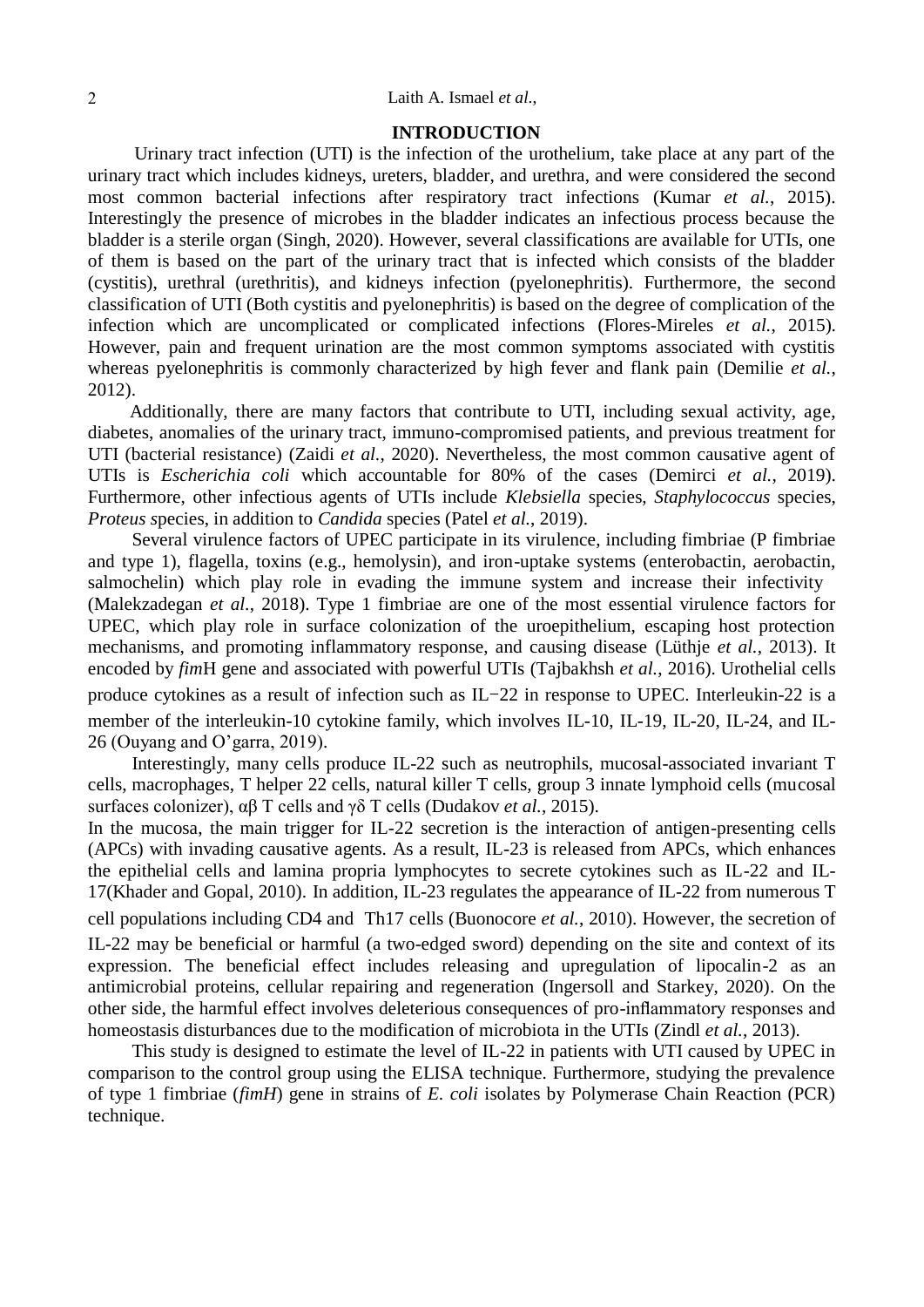## **MATERIALS AND METHODOLOGY**

In the current study, a total of (140) urine and serum samples with the age ranged between (10 to 65) years, were collected from patients who were diagnosed with UTI in Al-Salam Teaching Hospital – Mosul during the period between January till March 2021, while 34 healthy individuals were studied as controls for ELISA test, whose age ranged between 12 to 70 years. Inclusion criteria were based on presence of signs and symptoms of UTI and clinical examination by the physicians at the clinic, in addition to positive results for bacteria and pus cells ( $\geq 8-10/HPF$ ) in general urine examination (GUE). On the other side and for exclusion criteria, patients were excluded if they had no signs and symptoms of UTI and negative results for bacteria and pus cells in GUE. Furthermore, patients who have chronic diseases and those who declined to participate in the study are also excluded from sample collection. Moreover, the control subjects had no signs and symptoms of UTI or any other infection, in addition to negative urine culture. Samples were collected on-site.

Blood agar, MacConkey's agar, and chocolate agar were used to culture urine samples. Colonies grown on these media were diagnosed according to their shape, size, color, and type of lysis. Further identification of bacterial isolates was done by microscopical examination through Gram stain and biochemical tests. In addition, *E. coli* strains were confirmed by analytical profile index 20 (API 20E). Additionally, a disc diffusion method was used in antibiotic sensitivity test, and eleven antibiotics were employed according whether Gram positive or negative isolates (nine antibiotics for each isolate).

 Wizard® Genomic DNA Purification Kit- (Promega – USA) was used for extraction DNA of *E. coli* strains, according to manufacturer's guidelines. Furthermore, BioDrop was used for measuring the concentration and purity of the DNA. Additionally, a specific primer has been used for *fim*H detection (Macrogen - South Korea) which includes forward primer 5' GAGAAGAGGTTTGATTTAACTTATTG 3<sup>'</sup> and reverse primer 5' AGAGCCGCTGTAGAACTGAGG 3' (Raeispour and Ranjbar, 2018). In Addition, serum interleukin-22 level was determined by using a commercially available sandwich enzyme-linked immunosorbent assay (Elabscience Human Interleukin-22 ELISA Kit) according to the producer's guidelines.

## **RESULTS AND DISCUSSIONS**

The mean  $\pm$  standard deviation of ages in UTI patients were (32.95  $\pm$  12.80) years, while in the healthy controls group were  $(35.55 \pm 13.51)$  years.

Furthermore, the distribution of infection was 110 (78.6%) in female patients, while 30 (21.4%) in male patients. However, shorter and wider urethra in women makes them prone to higher rates of UTIs compared to men (Henderson *et al*., 2009).

The results of the study revealed that patient's age categorized into six groups and the results cross-tabulated in the (Table 1) show that most patients were adults with ages between 21 - 30 and 31 - 40 years with a frequency and percentage of 45 (33.3%) and 31 (23.0%) respectively. These results were in agreement with Almukhtar *et al.,* (2018) who found that 58.4% of participants belonged to the 21-30-year followed by 26% who belonged to the 31-40 year age group (Almukhtar, 2018).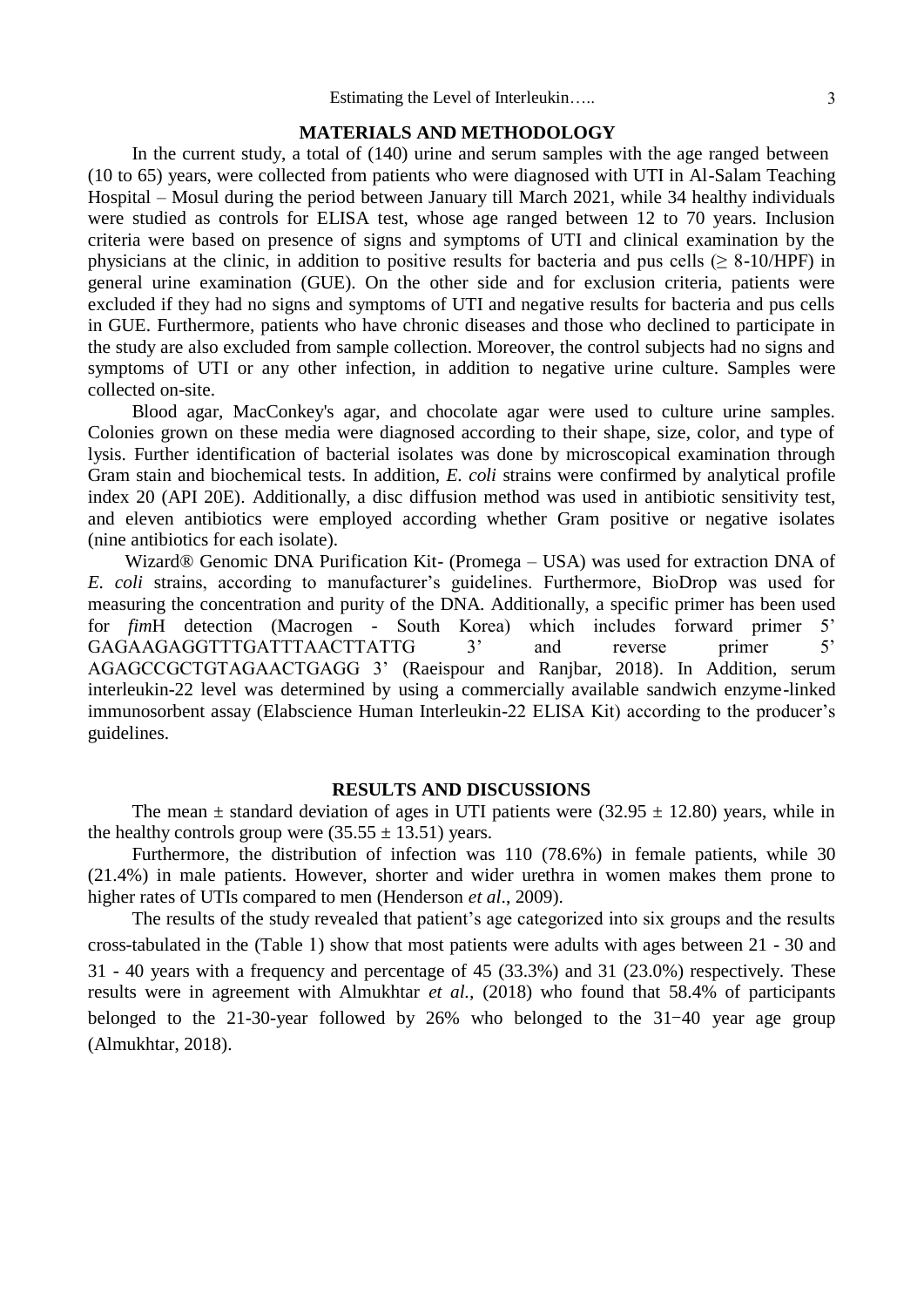| <b>Age Group</b> | Gender         |               | <b>Total</b> | $\frac{0}{0}$ |
|------------------|----------------|---------------|--------------|---------------|
|                  | <b>Male</b>    | <b>Female</b> |              |               |
| $11 - 20$        | 3              | 22            | 25           | 18.5          |
| $21 - 30$        | 7              | 38            | 45           | 33.3          |
| $31 - 40$        | 5              | 26            | 31           | 23.0          |
| $41 - 50$        | 9              | 11            | 20           | 14.8          |
| $51 - 60$        | $\overline{4}$ | 7             | 11           | 8.2           |
| $61 - 75$        | 2              |               | 3            | 2.2           |
| <b>Total</b>     | 30             | 105           | 135          | 100           |

**Table 1: Distribution of UTI Patients According to the Age group**

However, several reasons make these groups at higher rates with UTI, including physiological changes in the urinary tract, rate of sexual activity is higher compared to other age groups, and the pregnancy participates in increasing the sensitivity rate of infection among women (Al-Badr and Al-Shaikh, 2013).

The reason behind these differences in the observed percentages may be due to differences in size, number, site of collection, season, and medication especially exposure to antibiotics.

 The distribution of microbial agents of UTIs in the study as shown in (Table 2) were as follows*: E. coli* = 50 (37.0%), *S. epidermidis* = 23 (17%), *K. pneumoniae* = 13 (9.6%), *S. aureus* = 11 (8.1%), *P. mirabilis* = 10 (7.4%), *C. albicans* = 10 (7.4%), *P. aeruginosa* = 9 (6.7%), *K. oxytoca*   $= 6$  (4.4%), and *P. vulgaris*  $= 3$  (2.2%), while 3 (2.1%) of the specimens were considered mixed growth and 2 (1.4%) of the samples regarded contaminated.

| <b>Causative agents</b>    | <b>No. of Samples</b> | Percentage |
|----------------------------|-----------------------|------------|
| E. coli                    | 50                    | 37.0       |
| S. epidermidis             | 23                    | 17.0       |
| K. pneumoniae              | 13                    | 9.6        |
| S. aureus                  | 11                    | 8.1        |
| P. mirabilis               | 10                    | 7.4        |
| C. albicans                | 10                    | 7.4        |
| P. aeruginosa              | 9                     | 6.7        |
| K. oxytoca                 | 6                     | 4.4        |
| P. vulgaris                | 3                     | 2.2        |
| <b>Sub Total</b>           | 135                   | 100        |
| Mixed Growth               | 3                     |            |
| <b>Contaminated Growth</b> | $\overline{2}$        |            |
| <b>Total</b>               | 140                   |            |

**Table 2: Prevalence of microbial isolates in the study**

 However, variation in the percentages of causative agents among studies could be due to the level of education, water accessibility, methodology, and sample size (Al-Gosha'ah *et al.*, 2014). As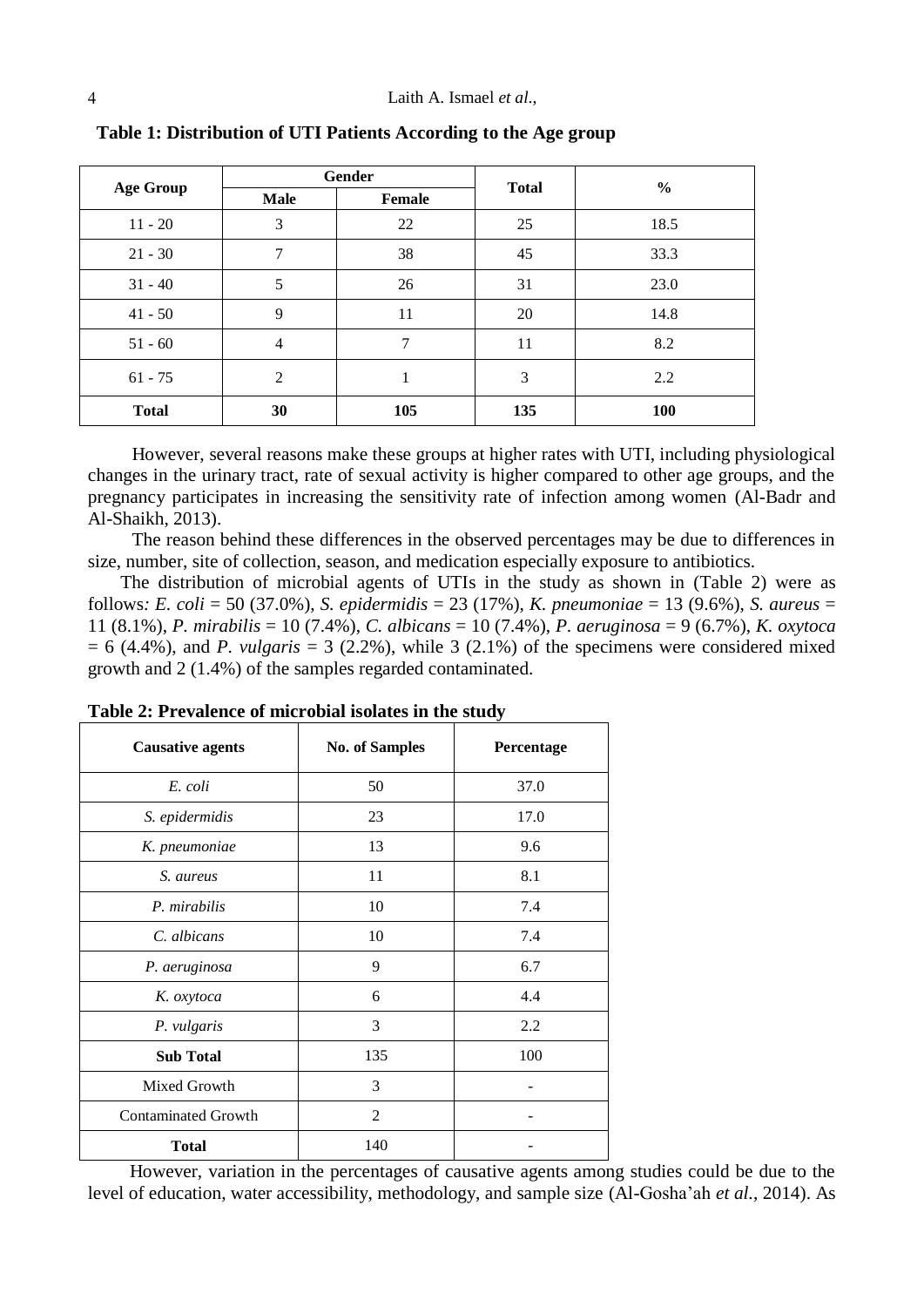it is a part of the intestinal normal flora, the majority of UTIs were caused by *E. coli* compared to other agents in different studies (Singer, 2015).

In antibiotic sensitivity test, the highest *E. coli* sensitivity was to Meropenem (MEM, 10mg/disc) 50 (100%) followed by Nitrofurantoin (F, 300mg/disc) and Chloramphenicol (C, 30mg/disc) 44 (88%) respectively, while Gentamicin (CN, 10mg/disc) 37 (74%), Nalidixic acid (NA, 30mg/disc) 17 (34%), Tetracycline (TE, 30mg/disc) 3 (6%), Cephalexin (CL, 30mg/disc) 2 (4%), and Cefotaxime (CTX, 30mg/disc) 1 (2%), as shown in Fig. (1). Interestingly, regular and misuse of the antibiotic agent are the most common cause of antibiotic resistance (Katongole *et al.*, 2019).



**Fig. 1: Percentage of susceptibility of strains of** *E***.** *coli* **against antibiotics under study.**

NA: Nalidixic acid (30 mg/disc), F: Nitrofurantoin (300 mg/disc), CL: Cephalexin (30mg/disc), AM: Ampicillin (10mg/disc), CTX: Cefotaxime (30mg/disc), MEM: Meropenem (10mg/disc), TE: Tetracycline (30mg/disc), CN: Gentamicin (10mg/disc), C: Chloramphenicol (30mg/disc).

On the molecular side, the *fim*H gene was detected in 47 (94%) of the strains, as shown in Fig. (2).



**Agarose 1.5%, at 150v for 1.5 hrs. M: DNA ladder (100 bp).**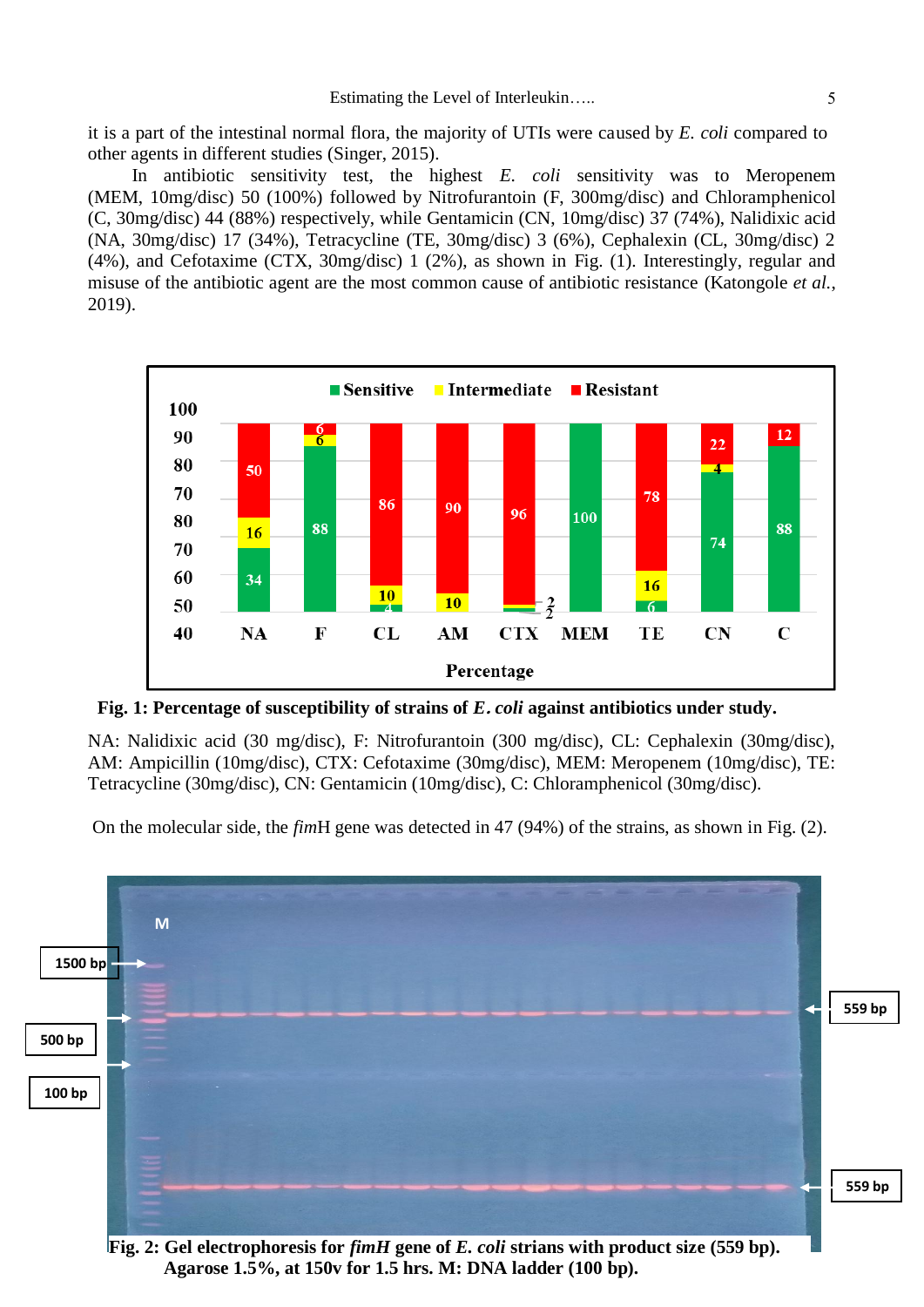## 6 Laith A. Ismael *et al*.,

The most important function of the *fim*H gene during UPEC infection was participating in attachment to uroepithelial cells and plays role in biofilm formation (Kallau *et al.*, 2018). The distribution of virulence genes was more prevalent in UPEC isolates than in commensal ones (Rezatofighi *et al.*, 2021). The results were in close concordance with the results reported by Daga *et al.,* (2019), who found that (95.8%) of *E. coli* isolates carry the *fim*H gene in patients with UTI (Daga *et al.*, 2019). By contrast, a higher frequency of the *fim*H gene has been described by Ali *et al.,* (2019) who mentioned that (100%) of UPEC isolates harbor the *fim*H gene (Ali *et al.*, 2019).

On the immunological side, the mean levels of serum IL-22 in the patient's group were (200.88  $\pm$ 63.25 pg /ml), which were significantly elevated (*P*<0.01) in comparison to the controls group  $(54.76 \pm 72.06$  pg /ml), as shown in Fig. (3). However, these results were in agreement with result of Sakamoto *et al.*, (2017) who declared that IL-22 participates in host protection toward enteric pathogens including *E. coli* and *Citrobacter rodentium*.



## **Fig. 3: Mean concentration of IL-22 (pg/ml) in the patients' sera with** *E. coli* **in comparison to the control group.**

Furthermore, IL-22 prevents the dissemination and replication of pathogenic bacteria by enhancing RegIIIβ and RegIIIγ production from the epithelium (De Luca *et al.*, 2010). While De Luca *et al., (2010)* also showed the contribution of IL-22 in the immune response during UTI by *E*. *coli*.

On the gender level, there was no significant difference in the mean concentration of IL-22 in sera of males (198.24  $\pm$  66.83 pg/ml) when compared with its concentration in sera of females  $(201.30 \pm 63.47 \text{ pg/ml})$  (P $> 0.05$ ), as presented in Fig. (4). The reason behind this result could be related to the fact that the production of cytokine was affected by the infection itself and not by gender.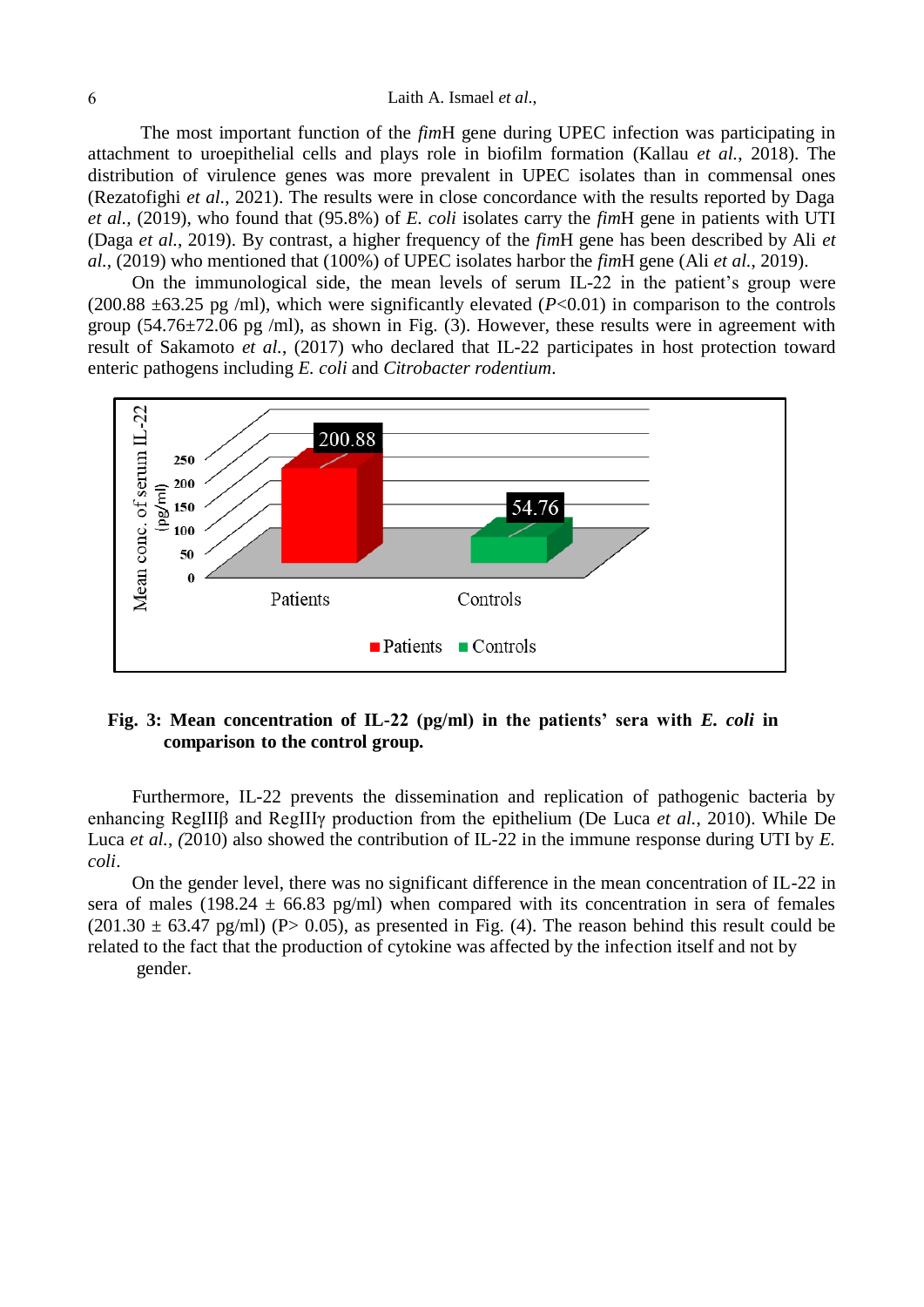

## **Fig. 4: Mean concentration of IL-22 (pg/ml) in the patients' sera with** *E. coli* **according to gender.**

### **CONCLUSIONS**

 *E. coli* was the most bacterial infection in patients with UTI. The highest *E. coli* sensitivity was to Meropenem, Nitrofurantoin (F15) and Chloramphenicol. IL-22 could be used as a biomarker for UTI due to *E. coli*, as its level was significantly higher in the patient group compared to the control group. Additionally, the *fim*H gene may also play role in the pathogenesis of UPEC, as its prevalence in *E. coli* isolates was 47 (94.0%).

#### **REFERENCES**

- Al-Badr, A.; Al-Shaikh, G. (2013). Recurrent urinary tract infections management in women: A review. *Sultan Qaboos University Med. J.,* **13**(3), 359-367.
- Al-Gosha'ah, F.; Al-Baker, S.; Al-Hetar, K. (2014). Bacteriocin typing of *Staphylococcus aureus* isolated from different sources in Ibb City, Yemen. *Jordan J. Biologic. Sci.,* **147**(1570), 1- 5.
- Ali, I.; Rafaque, Z.; Ahmed, I. (2019). Phylogeny, sequence-typing and virulence profile of uropathogenic *Escherichia coli* (UPEC) strains from Pakistan. *BMC Infectious dise.,* **19**(1), 1-9.
- Almukhtar, S. (2018). Urinary tract infection among women aged (18-40) years old in Kirkuk city, Iraq. *The Open Nursing J.,* **12**(1), 248-254.
- Buonocore, S.; Ahern, P.; Uhlig, H. (2010). Innate lymphoid cells drive interleukin-23-dependent innate intestinal pathology. *Nature,* **464**(7293), 1371-1375.
- Daga, A.; Koga, V.; De Matos, C. (2019). *Escherichia coli* bloodstream infections in patients at a university hospital: virulence factors and clinical characteristics. *Frontiers in Cellul. Infect. Microbiol.,* **9**, 191-196.
- De Luca, A.; Zelante, T.; D'angelo, C.*, et al.* (2010). IL-22 defines a novel immune pathway of antifungal resistance. *Mucosal Immunol.,* **3**(4), 361-373.
- Demilie, T.; Beyene, G.; Melaku, S.*, et al.* (2012). Urinary bacterial profile and antibiotic susceptibility pattern among pregnant women in North West Ethiopia. *Ethiopian J. Health Sci.,* **22**(2), 460-480.
- Demirci, M.; Ünlü, Ö.; Tosun, A. İ. (2019). Detection of O25b-ST131 clone, CTX-M-1 and CTX-M-15 genes via real-time PCR in *Escherichia coli* strains in patients with UTIs obtained from a university hospital in Istanbul. *J. Infection Public Health,* **12**(5)**,** 640-644.
- Dudakov, J.; Hanash, A.; Van Den Brink, M. (2015). Interleukin-22: immunobiology and pathology. *Annual Review of Immunol.,* **33**(13), 747-785.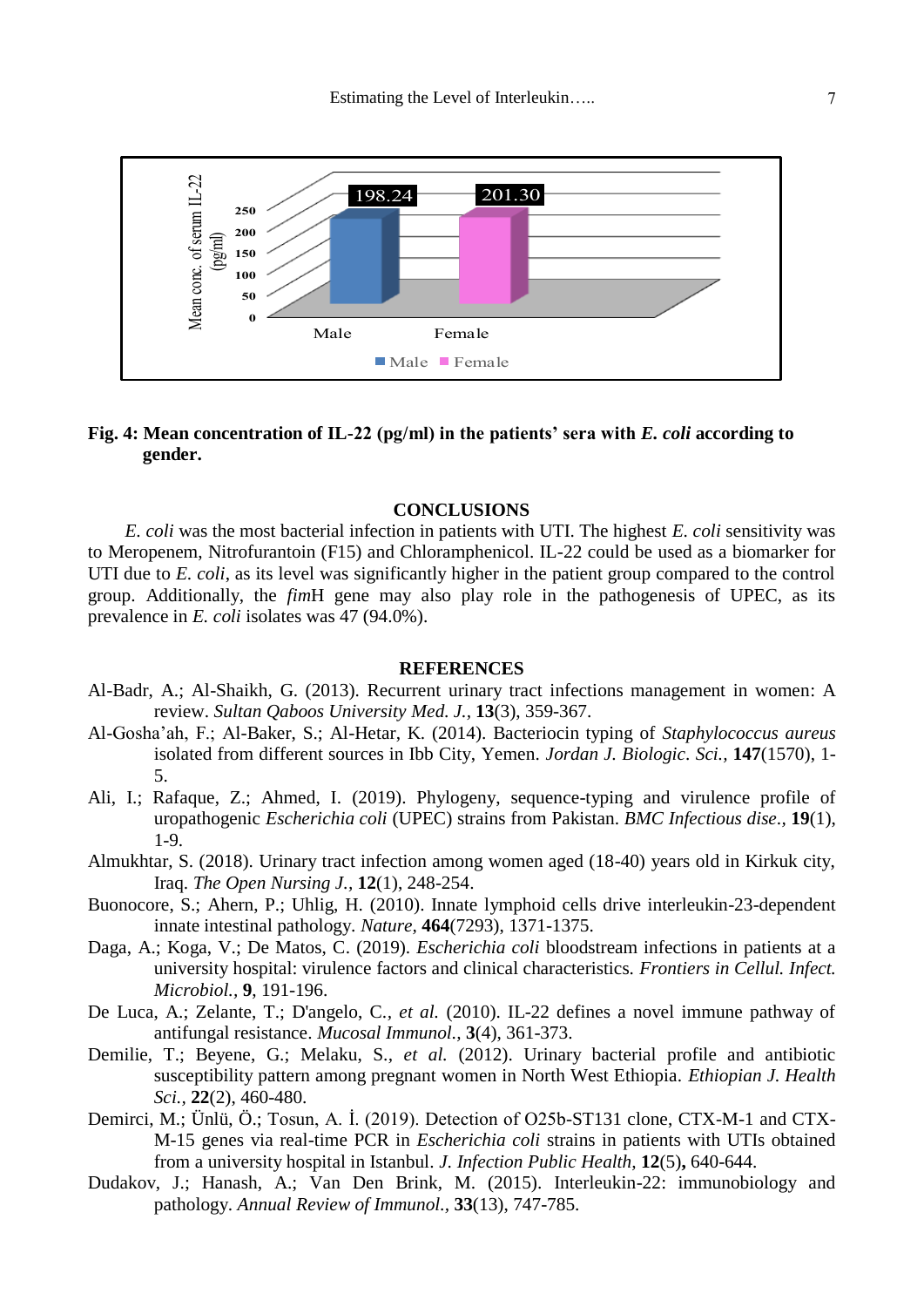- Flores-Mireles, A.; Walker, J.; Caparon, M.*, et al.* (2015). Urinary tract infections: epidemiology, mechanisms of infection and treatment options. *Nature Reviews Microbiol.,* **13** (5), 269- 284.
- Henderson, J.; Crowley, J.; Pinkner, J.*, et al.* (2009). Quantitative metabolomics reveals an epigenetic blueprint for iron acquisition in uropathogenic *Escherichia coli*. *PLoS Pathog,* **5**  (2), e1000305.
- Ingersoll, M.; Starkey, M. (2020). Interleukin‐ 22 in urinary tract disease–new experimental directions. *Clin. Translation. Immunol.,* **9**(6), e1143.
- Kallau, N.; Wibawan, I.; Lukman, D.*, et al.* (2018). Detection of multi-drug resistant (MDR) *Escherichia coli* and tet gene prevalence at a pig farm in Kupang, Indonesia. *J. Advanced Veterinary Animal Research,* **5**(4), 388.
- Katongole, P.; Kisawuzi, D.; Bbosa, H.*, et al.* (2019). Phylogenetic groups and antimicrobial susceptibility patterns of uropathogenic *Escherichia coli* clinical isolates from patients at Mulago National Referral Hospital, Kampala, Uganda. *FResearch,* **8**(1828), 1828.
- Khader, S.; Gopal, R. (2010). IL-17 in protective immunity to intracellular pathogens. *Virulence,* **1**  (5), 423-427.
- Kumar, S.; Dave, A.; Wolf, B.*, et al.* (2015). Urinary tract infections. *Disease-a-Month,* **61**(2), 45- 59.
- Lüthje, P.; Brauner, H.; Ramos, N.*, et al.* (2013). Estrogen supports urothelial defense mechanisms. *Sci. Translation. Medic.,* **5**(190), 190ra80.
- Malekzadegan, Y.; Khashei, R.; Ebrahim-Saraie, H.S.*, et al.* (2018). Distribution of virulence genes and their association with antimicrobial resistance among uropathogenic *Escherichia coli* isolates from Iranian patients. *BMC Infectious Diseases,* **18**(1), 1-9.
- Ouyang, W.; O'garra, A. (2019). IL-10 family cytokines IL-10 and IL-22: from basic science to clinical translation. *Immunity,* **50**(4), 871-891.
- Patel, H.; Soni, S.; Bhagyalaxmi, A.*, et al.* (2019). Causative agents of urinary tract infections and their antimicrobial susceptibility patterns at a referral center in Western India: An audit to help clinicians prevent antibiotic misuse. *J. Family Medic. Prim. Care,* **8**(1), 154.
- Raeispour, M.; Ranjbar, R. (2018). Antibiotic resistance, virulence factors and genotyping of Uropathogenic *Escherichia coli* strains. *Antimicrob. Resist. Infect. Control,* **7**(1), 1-9.
- Rezatofighi, S.; Mirzarazi, M.; Salehi, M. (2021). Virulence genes and phylogenetic groups of uropathogenic *Escherichia coli* isolates from patients with urinary tract infection and uninfected control subjects: a case-control study. *BMC Infectious Diseases,* **21**(1), 1-11.
- Sakamoto, K.; Kim, Y.-G.; Hara, H.*, et al.* (2017). IL-22 controls iron-dependent nutritional immunity against systemic bacterial infections. *Sci. Immunol.,* **2**(8), eaai8371.
- Singer, R. (2015). Urinary tract infections attributed to diverse ExPEC strains in food animals: evidence and data gaps. *Front. in Microbiol.,* **6** (9), 28.
- Singh, V. (2020). "Textbook of Anatomy: Abdomen and Lower Limb". 3<sup>rd</sup> ed., Elsevier Health Sciences, Amsterdam, Netherlands, 235 p.
- Tajbakhsh, E.; Ahmadi, P.; Abedpour-Dehkordi, E.*, et al.* (2016). Biofilm formation, antimicrobial susceptibility, serogroups and virulence genes of uropathogenic *E. coli* isolated from clinical samples in Iran. *Antimicrobial Resistance Infection Control,* **5**(1), 1-8.
- Zaidi, J.; Kaneez, M.; Almas, T.*, et al.* (2020). Gauging the risk factors for asymptomatic bacteriuria in type-2 diabetic women: a case-control study. *Cureus,* **12**(7), e9069.
- Zindl, C.; Lai, J.-F.; Lee, Y. K.*, et al.* (2013). IL-22–producing neutrophils contribute to antimicrobial defense and restitution of colonic epithelial integrity during colitis. *Proceedings Nation. Academy of Sci.,* **110**(31), 12768-12773.

**ــــــــــــــــــــــــــــــــــــــــــــــــــــــــــــــــ ـــــــــــــــــــــــــــــــــــــــــــــــــــــــــــــــــــــــــــــــــــــــــــــــــــــــــــــــــــــــــــــــــــــــــــــــــــــــــــــــــــــــــــــــــــــــــــــــــــــــــــــــــــــــــــــــــــــــــــــــــــــــــــــــــــــــــــــــــــــــــــــــــــــــ**